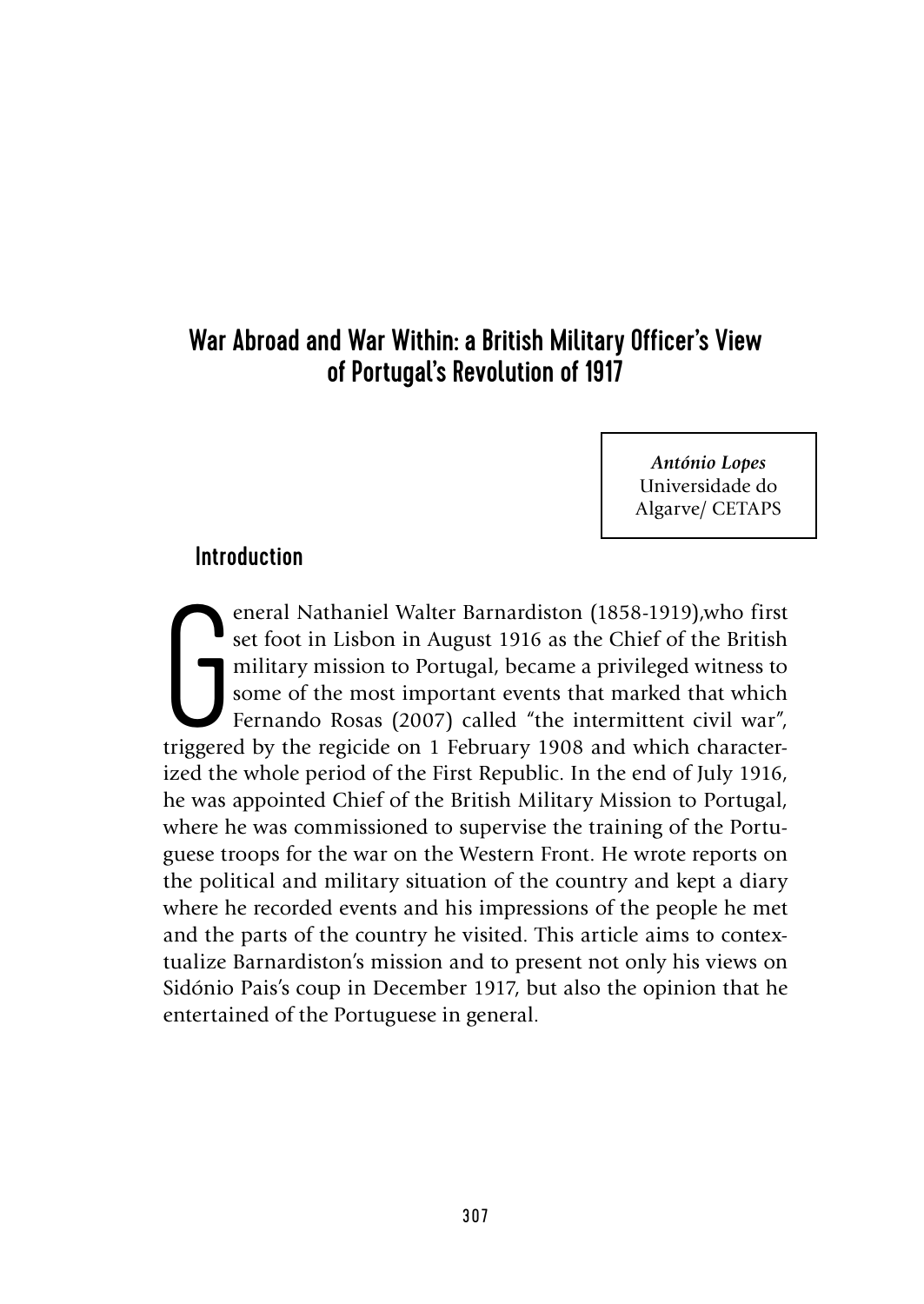# 1. On the Verge of Ungovernability: the First Period of the First Republic (1910-1917)

If, shortly after the revolution of October 1910, people could still harbour some hope in the country's political regeneration, the fact is that, after the adoption of the Constitution of 1911, the glow of the Republican promise gradually gave way to a feeling of disappointment and dismay. The country was permanently embroiled in political disputes and plots, some of them culminating in bloody armed uprisings. The various formations that made up the Portuguese political spectrum, from the most radical to the most conservative, sought to forge coalitions, invariably of a fragile and fleeting nature, with unusual alliances dictated by the political constraints of the moment.

Evidence of this instability was the Portuguese Republican Party (PRP) itself, whose prominent members had integrated the provisional Government of 1910. Unable to carry out the reforms called for by the country's social and economic underdevelopment, the party ended up disintegrating. The dissident figures of Brito Camacho and António José de Almeida gave birth to two other parties – the Republican Union and the Evolutionist Party, respectively. Nevertheless, it would still be the PRP's hard core, embodied in the figure of Afonso Costa, that would unite most of the Republicans. In effect, the subsequent change of the party's name to Democratic Party would not entail any significant renovation of the old party apparatus.

The apparent position of strength of this formation, however, did not hide the contradictions that were mining their ideological density: at the same time as it gave way to an increasingly marked Jacobin radicalism, very much to the taste of electorate of Lisbon and Oporto, former monarchists from the ranks of the constitutional monarchist parties, which had been dissolved in the meantime, were appointed to its leading cadres. Despite the inner-party tensions that resulted from this move, both unionists as evolutionists, who claimed to be to the right of the Democratic Party, were unable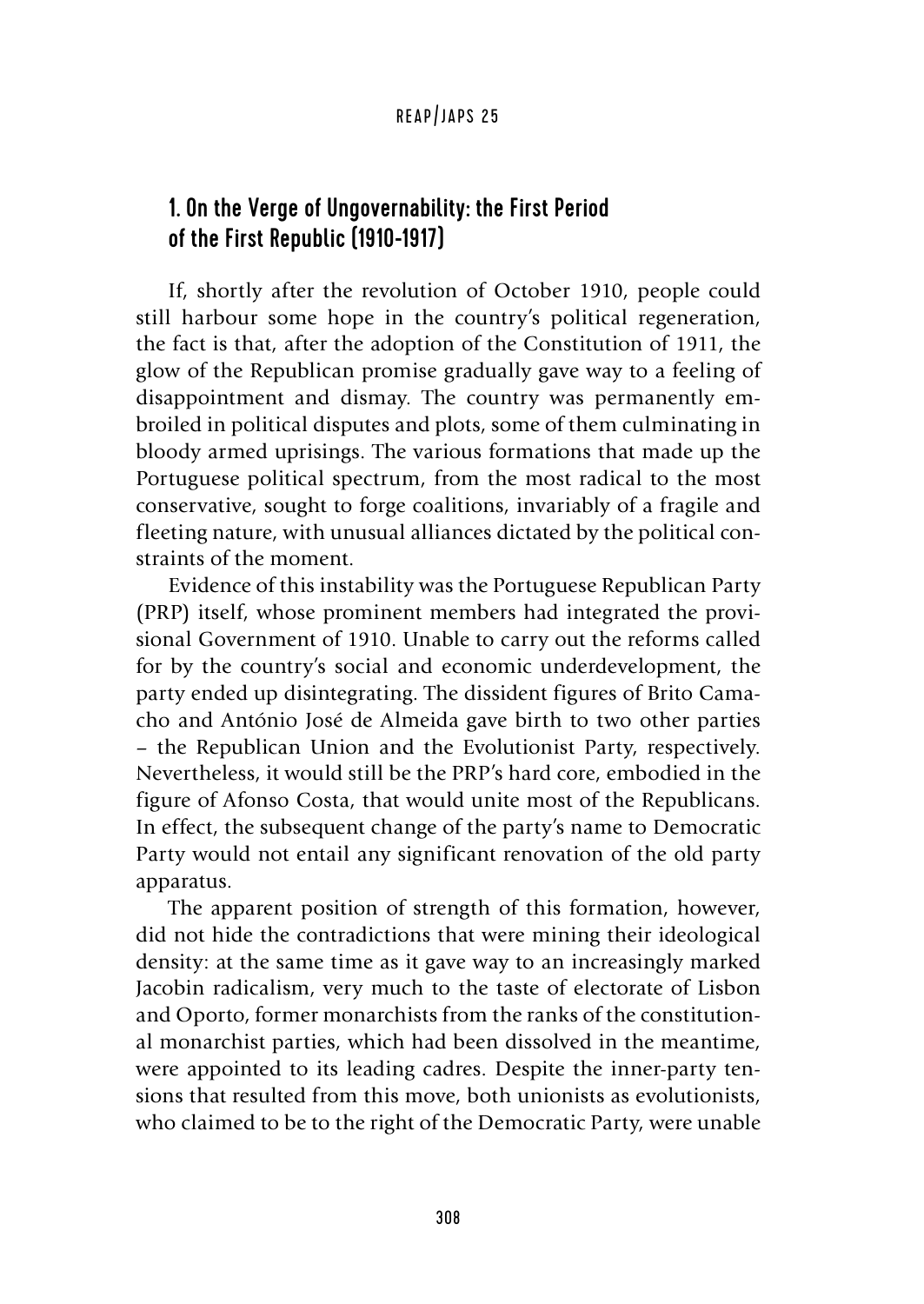to form a consistent and ideologically appealing alternative, which turned out to be an impediment to the democratic change-over of the regime. The monopoly of political power was thus placed in the hands of Afonso Costa. The Government that he led as prime minister and finance minister from January 1913 to February 1914 was, despite the strong opposition of the other political forces, able to introduce major reforms in several areas. They introduced the principle of progressive taxation, managed to secure the reform of the monetary system, created the Ministry of Public Instruction, succeeded in overturning the government deficit and achieved budgetary balance. Nevertheless, Afonso Costa's project was far from being consensual and he himself was unwilling to make too many concessions. He actively opposed the tolerance granted to the clericalist and monarchist forces, as well as to the Right-wing Republicans. At the same time, he tried to keep labour under tight control, but the harder he tried the more difficult it became.

The labour movement, now divorced from the Republican project – which was believed to serve mainly the interests of the bourgeoisie –, was now seeking in anarchism and revolutionary syndicalism alternative courses of action. Compared with other European counterparts, the National Workers' Union (União Operária Nacional – UON), founded in March 1914, was an organization which emerged rather late, but it constituted an effort to reorganize the working class, as demanded by country's industrial development. However, unable to break free of the utopianism that formed its ideological basis, it lacked a solid political programme and failed to address the substantive issues that affected the Portuguese working class. Not even the Socialist Party itself, reunited in 1908, would succeed in capturing a significant number of votes from the workers of whom it claimed to be the rightful representative; in fact, only one MP would be elected in the 1911 election.

The chronic governmental instability, exacerbated by the authoritarian excesses of a Pimenta de Castro, was further aggravated by the declaration of war of imperial Germany on Portugal in March 1916. In contrast with the political forces, both to the left and the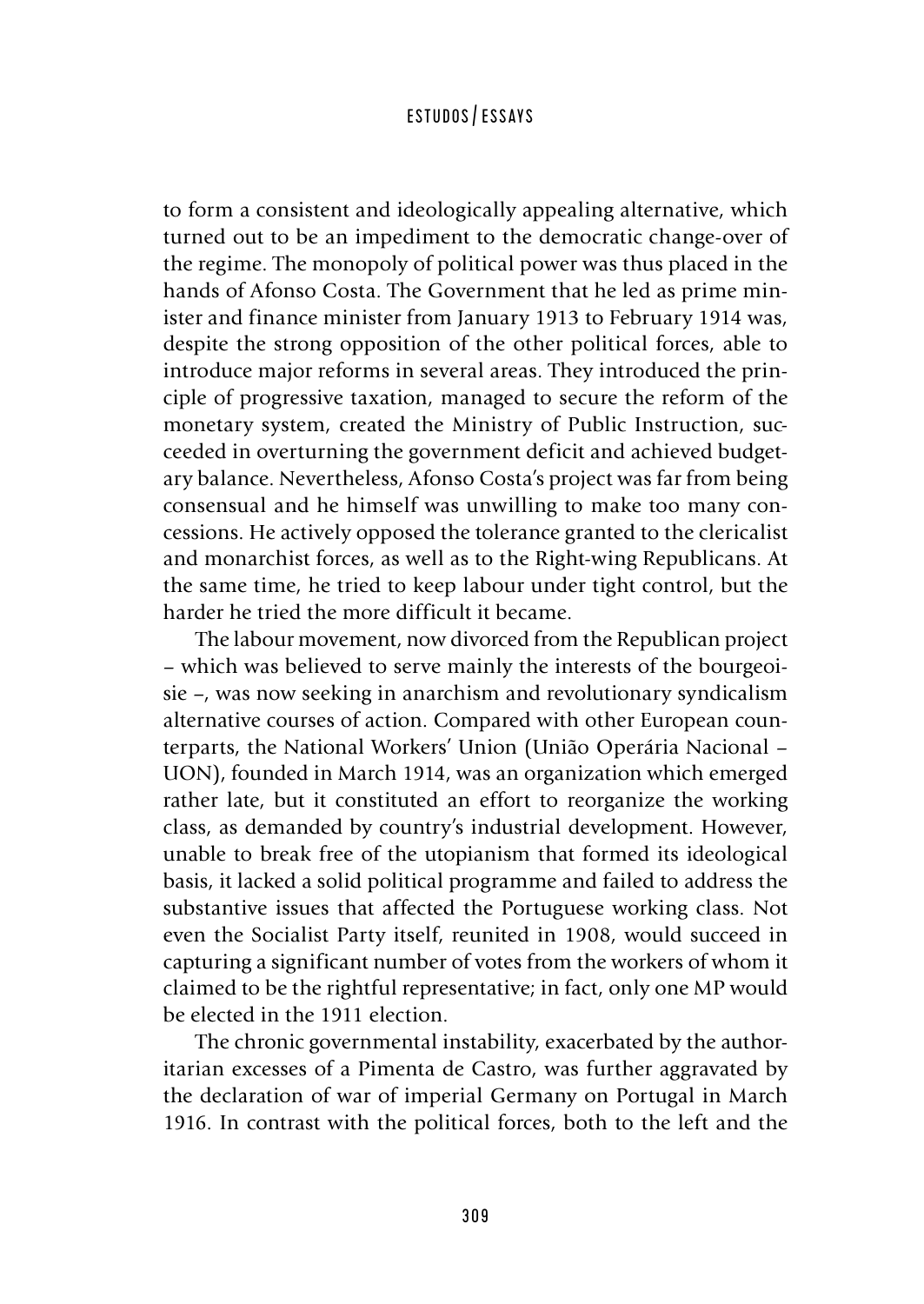right, that immediately opposed the military confrontation, the PRP and the Evolutionist Party expressed their pro-British orientation. Whitehall, however, had no intention of precipitating Portugal's involvement in the war and initially they abhorred the idea. (Gomes, 1960: 199; Ramos, 2011: 100) For the British, it was clear that the Portuguese armed forces were incapable of defending the country and its colonies, let alone engage in large scale military operations. Lord Edward Grey, the then Minister of Foreign Affairs, would write in his memoirs that the British Government did not see the need to expose the old ally to the dangers of war, which would affect its maritime trade and would turn its colonies into an easy target for the Germans. This would end up imposing an extra burden on the British fleet that should be avoided at all costs. Grey would have preferred to preserve the Portuguese neutrality, but as the conflict wore on he was forced to review his position. (Grey, 1925: 226-227)

Portugal's willingness to contribute to the Allies' war effort was far from being a display of grandeur or an act of heroic generosity. On the one hand, the Government was well aware that the best way to ensure the preservation of the overseas colonies would be to seek the protection that only the British could provide. On the other hand, sending Portuguese troops to France would strengthen the legitimacy of the new Republican regime. Last but not the least, a loan of two million pounds provided by H. H. Asquith's Government was expected to help consolidate public finances. These factors weighed heavily on the Portuguese Government's decision to send an expeditionary force of 45000 men to Flanders.

In the meantime, the Evolutionists of António José de Almeida accepted to participate, along with the Republicans and the Unionists, in a National Union Government (the so-called "Sacred Union"),which, despite the initial sympathy with which it was greeted, quickly found itself discredited by the growing war effort, the increasing cost of living and the constant difficulties with the supply of essential goods and materials. The insurgency that Machado Santos – one of the proclaimed strategists of 5 October 1910 –, would lead in Tomar on 13 December 1916, although quickly suppressed,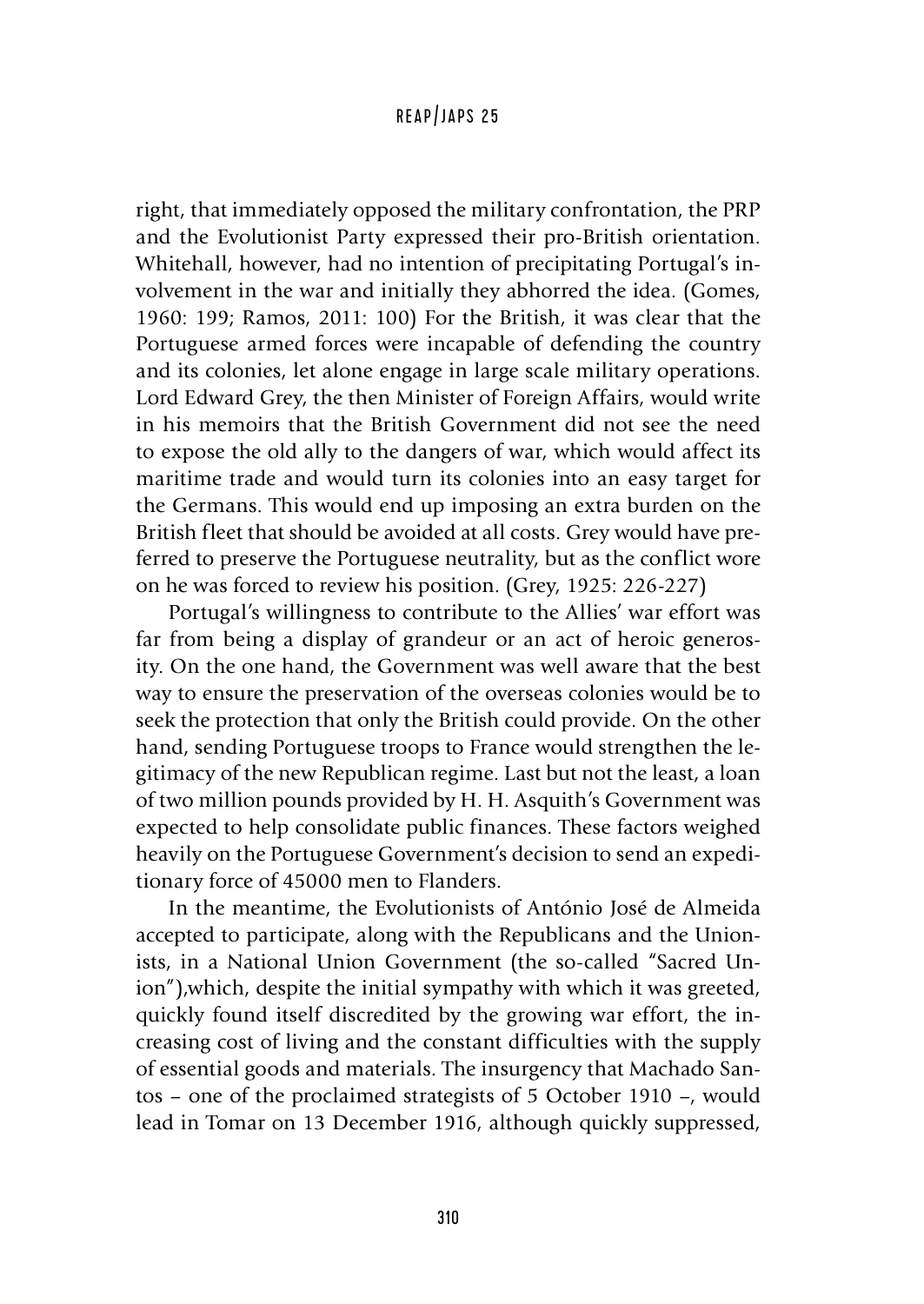already foreshadowed the inglorious decline of a regime that was increasingly powerless to quell the gathering social unrest, marked by protests, strikes and other forms of civil disobedience.

One year after the incidents in Tomar, on 8 December 1917, the Government would be forced to step down at the hands of Sidónio Pais. As a former development minister and finance minister between 1911 and 1912, and as the Ambassador to Berlin at the time of the German declaration of war on Portugal, Sidónio Pais was too familiar with the weaknesses and uncertainties of the regime. In his speech at the opening ceremony of the Parliament on 22 June 1918, the already sworn-in President of the Republic spelled out the motives that had led him to the *pronunciamento*: the latent spirit of revolt, widespread corruption, the anarchist threat, the risk of disintegration of the Republican regime and the danger of restoration of the monarchy. To save the country, he believed it to be essential to bring social and political forces together in a movement for change centred on a set common revolutionary ideals, grounded on the values of 'Justice', 'Truth', 'Beauty' and the 'Happiness of the People'. (Carvalho, 1924: 69-76) The UON, monarchists, Catholics, unionists and some evolutionists identified themselves with this project. Equally important in Sidónio's ideological framework and which also allowed him to widen his support base were corporatist doctrines coming from France and Spain, and that were becoming increasingly popular across significant sectors of public opinion: a political solution that appeared to circumvent the problems of alienation posed by representative parliamentarism. (Menezes, 2000: 221) This rather wide support base would not be long-lived, although the immediate popular adherence to his cause might have led him to believe otherwise.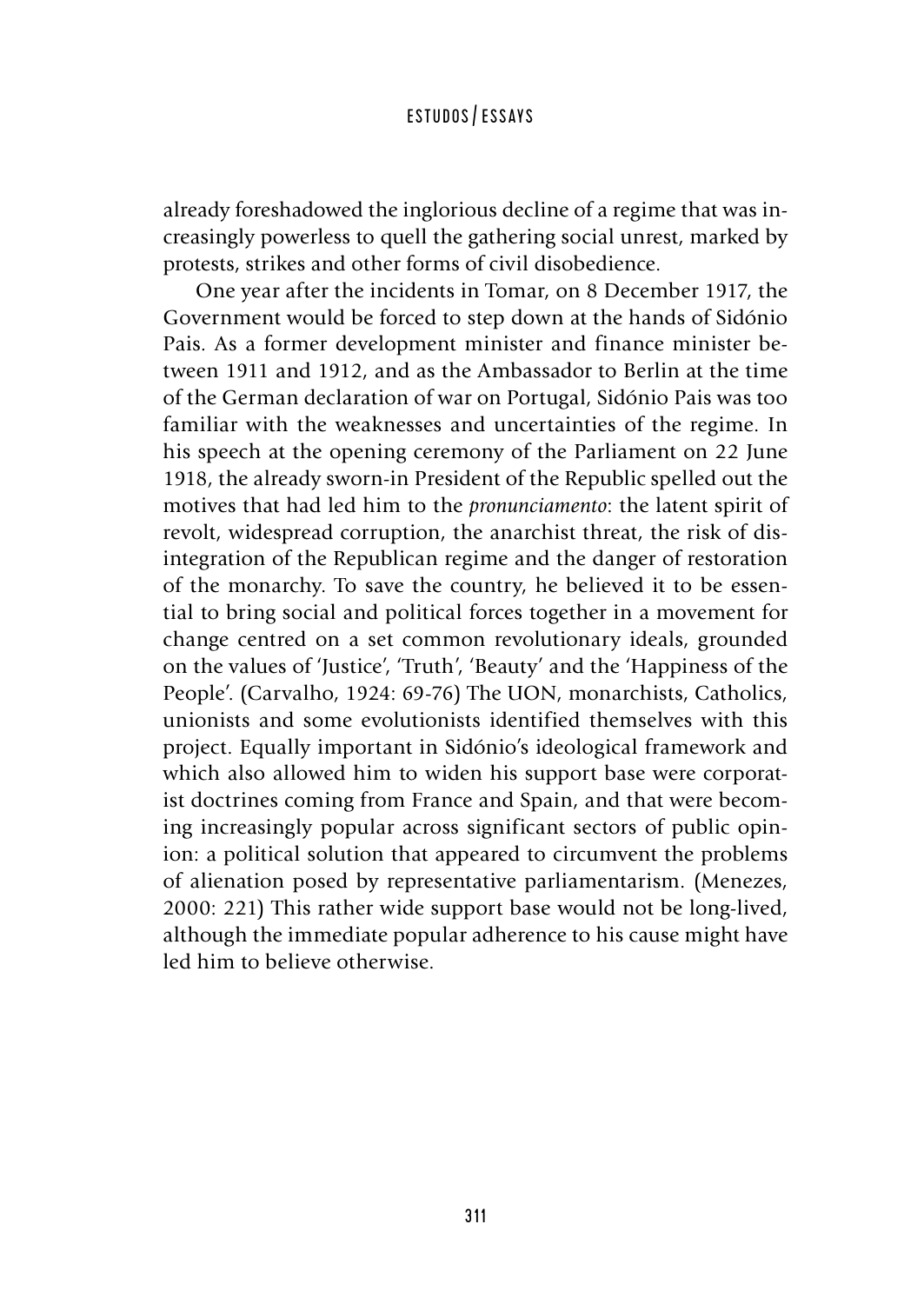# 2. Barnardiston's Mission

Nathaniel Barnardiston soon learned to deal with the political upheavals that were mining the stability of the regime and to play it to the advantage of the British Government. Born into a family of aristocratic origins of Essex, he had received his training at Merton College, Oxford, and later, in 1878, joined the 77<sup>th</sup> Infantry Regiment. During the period spent in South Africa, in the course of the Second Boer War, he lived the harsh reality of armed conflict in the service of the Middlesex Regiment, and was later placed in Brussels and The Hague as Military Attaché. After a spell in Sandhurst as Assistant Director of Military Training, he would end up getting back to the war scenario at the head of a small contingent of British troops who, alongside the 18th Infantry Division of the Japanese Army, would participate in the capture of Tsingtao, a port built by the Germans in northern China and that served as a naval base to their Fleet in the Pacific. This feat earned him his promotion to the full grade of Major-General, the rank with which he came to Portugal in 1916, after a year in command of the 39th Division, which had been transferred in the meantime to the Western front.

On 16 August, shortly before his departure from London, he had a meeting with Manuel Teixeira Gomes, the then Minister of Portugal in London, who briefed him on the positions of the Portuguese Government in relation to the conflict with the Germany of Wilhelm II. Immediately after his arrival at Lisbon on 30 August, Barnardiston was introduced to the political and military circles of the Portuguese capital. He met with the President of the Republic, Bernardino Machado, senior members of the Government and the army, including generals Norton de Matos, Fernando Tamagnini de Abreu e Silva and Pereira de Eça. However, in his first meeting with Portuguese military authorities Barnardiston dismally failed to cause a good impression, having merely read the instructions that he had brought from London, apparently without showing any personal commitment to what had to be done. Basically what was expected from Portugal was that she should concentrate her war effort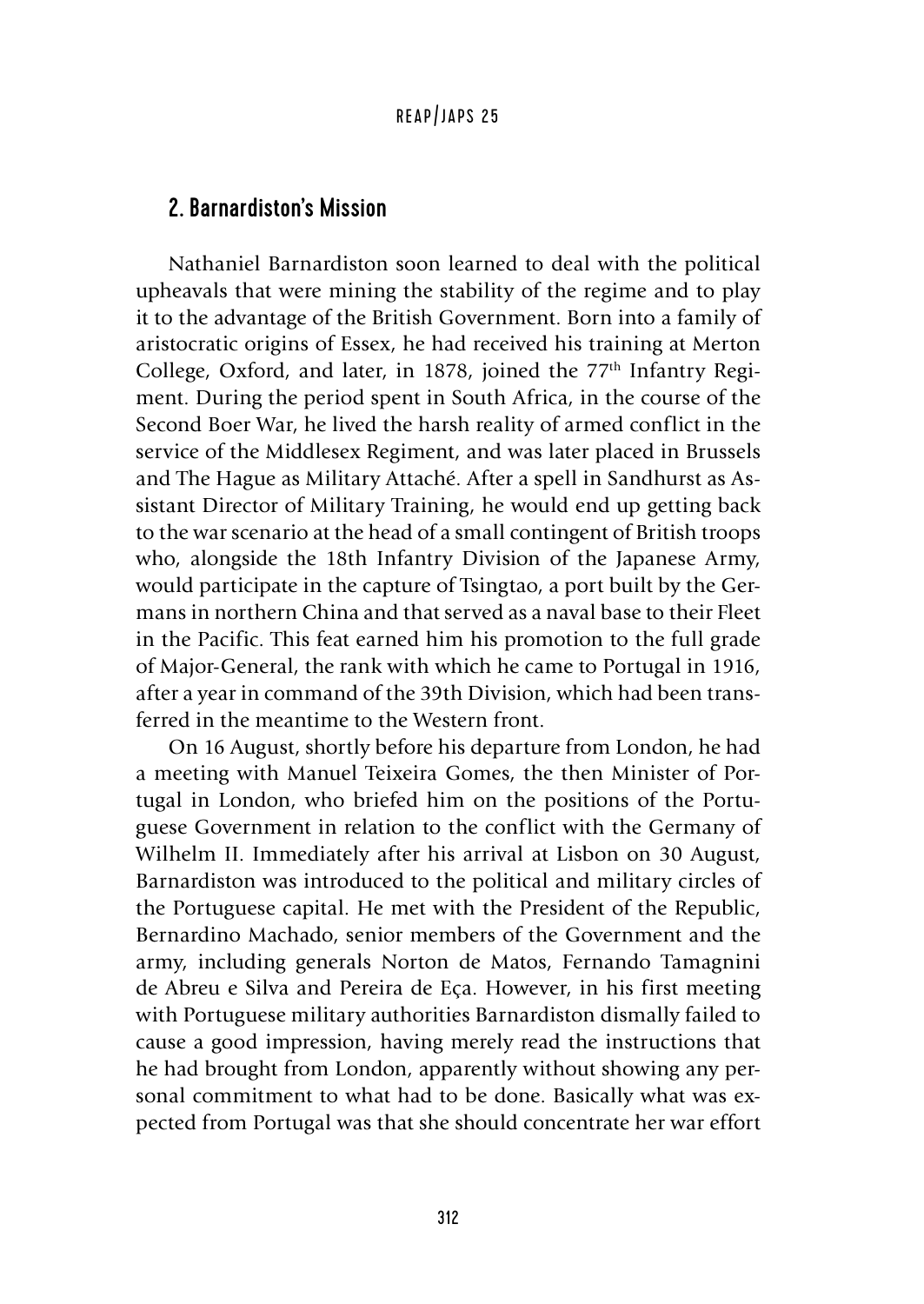in Africa and hand over any territory taken from the Germans to direct British rule; any military intervention elsewhere should be allowed only when the Portuguese army was ready to engage the enemy; and since London was at the time unable to properly equip the Portuguese troops with the resources available, Lisbon would have to remain patient. (Menezes, 2015: 238) These instructions, entitled "Object of Proposed Mission to Portugal" and issued by the Foreign Office,<sup>1</sup> further suggested the constitution of a corps of workers to provide manpower to ports, military depots and warehouses would be most helpful, but there is no evidence of Barnardiston proposing this idea to the Portuguese Government, all the more so because the authors of the document cautioned him that the Portuguese might take offence at such proposal. (474) After this meeting, the rumour went round that the Portuguese Army would never take part in the war. (Chagas, 1986: 283; Menezes, 2001: 226)

Regardless of the position of the British Government, the Portuguese Government had already started preparing the training of the troops in May and was eager to have the Portuguese Expeditionary Corps (Corpo Expedicionário Português – CEP) ready for combat in the shortest time possible. Barnardiston closely followed the officers' training that was being carried out at the War College (now Military Academy), at Tancos and Mafra and diligently followed the developments in the constitution of the CEP. He kept regular correspondence with the War Office, reporting on all the difficulties that the Portuguese Government was facing in the preparation, organization and deployment of the contingent. In memos sent to the British Chief of staff, Barnardiston would carefully look into the CEP's degree of preparation and readiness, as well as into the problems related to recruiting, mobilization, organisation and shipment of troops to the Western Front.2 The War Office, too, made use of Barnardiston to send to its Portuguese counterpart their decisions

<sup>1.</sup> Ref. no. NA FO 371-2761.

<sup>2.</sup> Ref. no. NA CAB/24/6.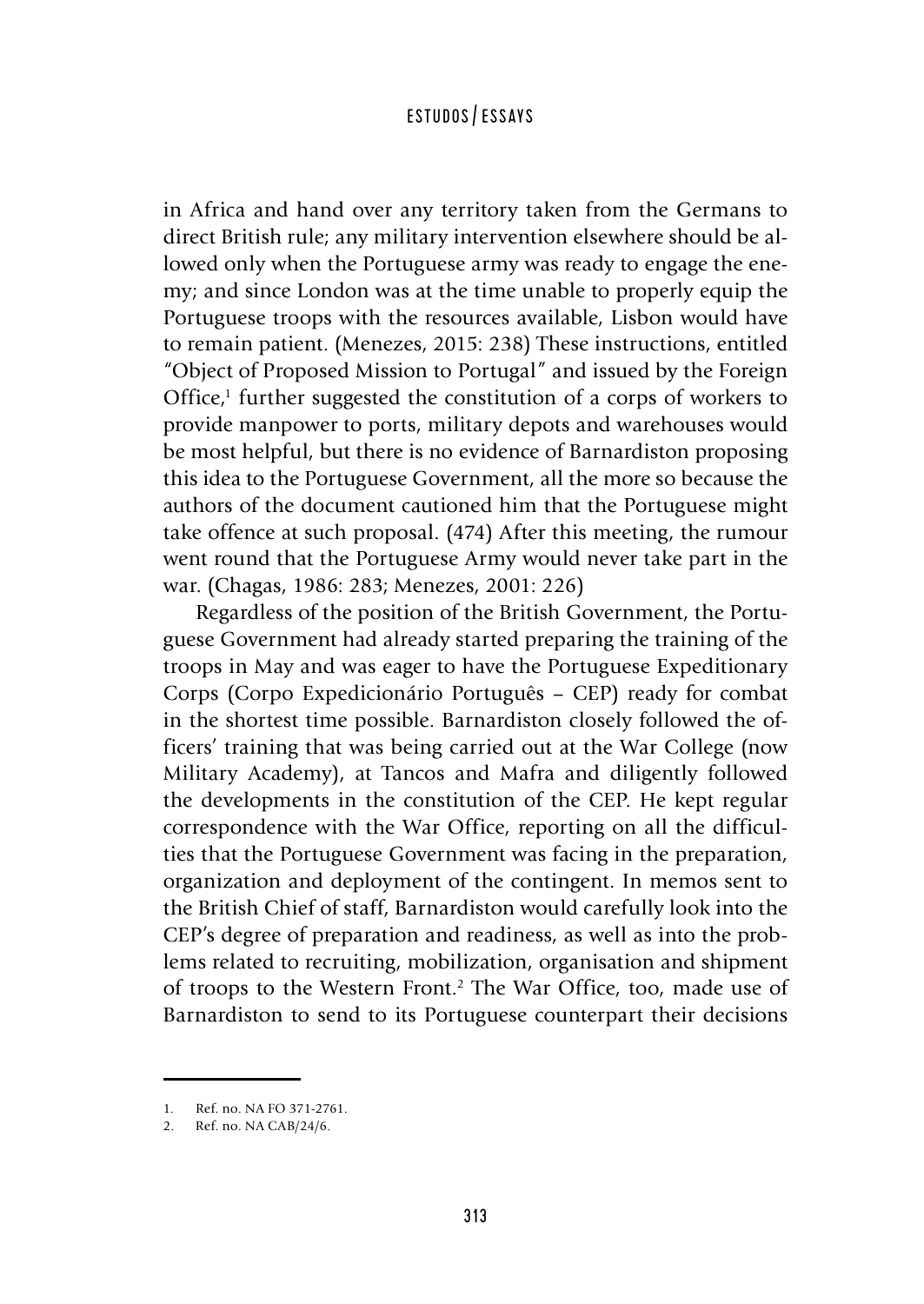regarding military cooperation between the two countries. However, Fraga (2010) shows that the British officer did much more than this. In fact, he was instrumental in bringing the CEP to an end, much later on, when he conveyed to Sidónio Pais the recommendations of the War Office, made in the early days of January 1918, that the Portuguese troops should be organised into two divisions, one of which would be integrated into the British Army and treated just like any other British unit in terms of command and maintenance, while the other one would be used as an army reinforcement training unit and as a support unit to provide assistance to personnel on rest leave from the Front – a proposal that did not meet Sidónio's opposition. (Fraga, 2010: 496-497) In a sense, this shows that from the beginning to the end of the CEP, the British Government always remained wary of the military capability of the Portuguese, (Menezes: 2010: 66) and that they would have preferred to have them serve a supporting role, rather than having them shoulder the burden of the fight. These plans regarding the Portuguese troops had already been vented earlier, when the Secretary of State for War, Sir Edward Villiers, addressed a confidential letter to Norton de Matos on 8 September 1917, where he hinted at the possibility of placing the Portuguese under the direct orders of British Officers. The Minister of the Colonies refused that proposal, as it would weaken the negotiation power of the Portuguese Government in the future. By attempting to subordinate Portugal to its authority, Britain kept open the possibility of using the Portuguese colonies in future peace negotiations with Germany. Barnardiston had instructions to keep Portuguese military cooperation in the Front to a minimum and if possible, to reduce the CEP to a support workforce serving in the rear-guard of the British troops. Barnardiston saw in Sidónio's coup an opportunity to reintroduce the plans that Norton de Matos had frustrated. He approached the new Head of State before 29 December 1917 taking advantage of fact that the latter ignored the previous negotiations with the former Minister. He also took advantage of Sidónio's promise made during the uprising that the *Junta Revolucionária* was reliably pro-British – a declaration that would weaken his bargaining power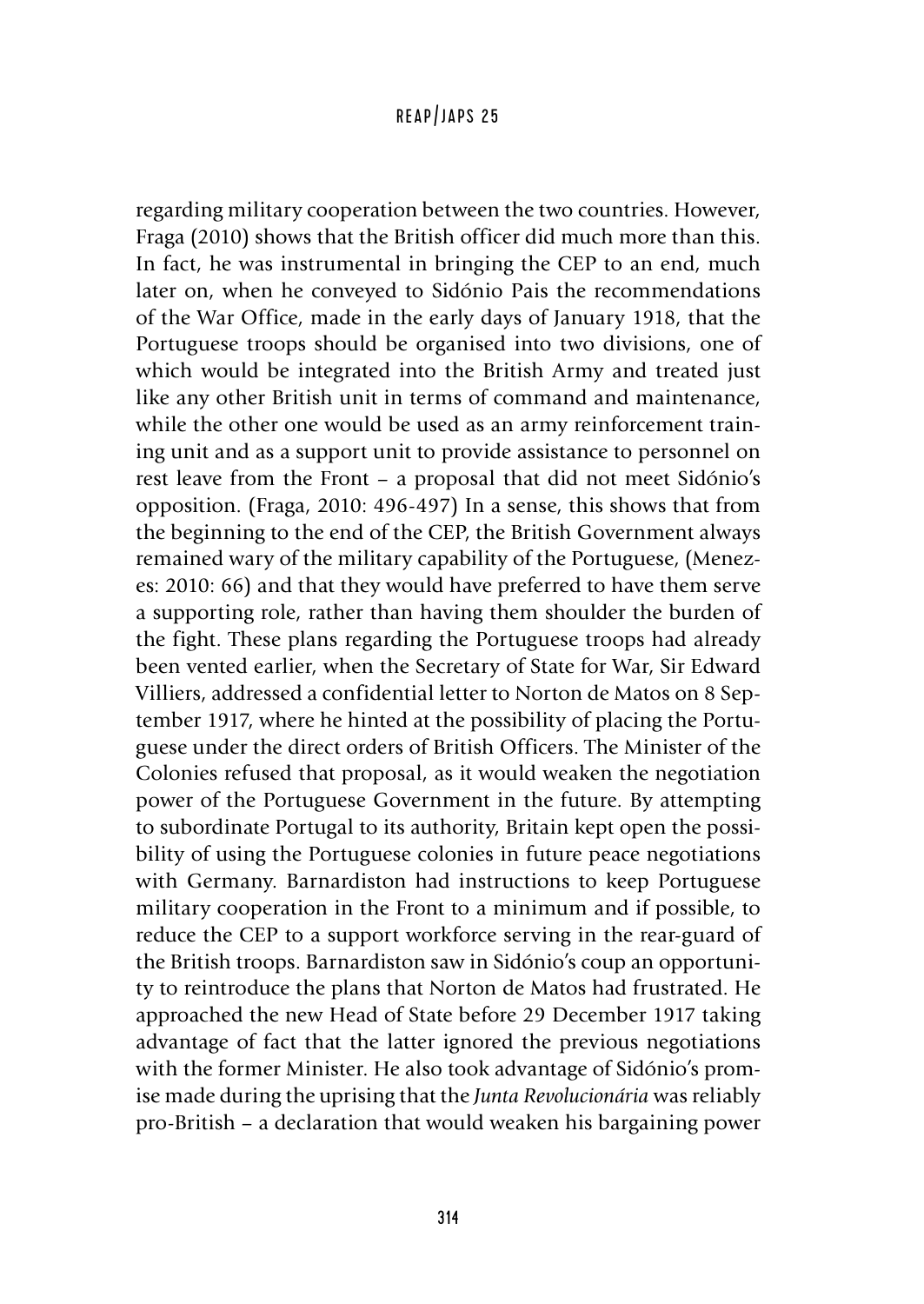in the future. At first, the new President of the Republic partially agreed to the British plans, but only in a very limited way for fear that it might seem an immediate and downright concession to the anti-war forces. However, Barnardiston moved quickly and on the 21 January 1918 Sidónio wrote to him confirming that the proposal of His Majesty's Government concerning the CEP had been approved by the Portuguese Government.

# 3. Barnardiston's Views of Portuguese Society

The schedule of the Chief of the British military mission reveals a very busy and active social life, with constant visits, official dinners and other social events (he spent one night in particular listening to *fardos* [*sic*]).3 Apparently, General Norton de Matos insisted in offering the very best hospitality to the British guest. In a letter to the then Minister Plenipotentiary to the Republic of Portugal, Sir Lancelot Carnegie, dated 30 November 1916, Barnardiston asserted that "the Portuguese are almost oriental in their adroitness in making us feel indebted to them".4 The difficulties the country was then going through barely affected this lifestyle, although his constant travelling up and down the country allowed him to come face to face with its stark social reality. From a privileged vantage point to analyse Portuguese politics, Barnardiston could not help making his own judgments about its actors. In fact, a few weeks after Sidónio Pais's assassination, on 6 February 1919, Barnardiston would write in his diary the views he held of the Portuguese and of Portuguese politics:

> I have come to the conclusion that 99% of the Portuguese do not care whether they are under a Republic or a Monarchy. They may say they prefer one or the other, but they are so apathetic they will not lift a finger in

<sup>3.</sup> Ref. no. GB 0099KCLMA Barnardiston:3/4.

<sup>4.</sup> Ref. no. NA FO 371-2762; quoted in Menezes 2015: 475.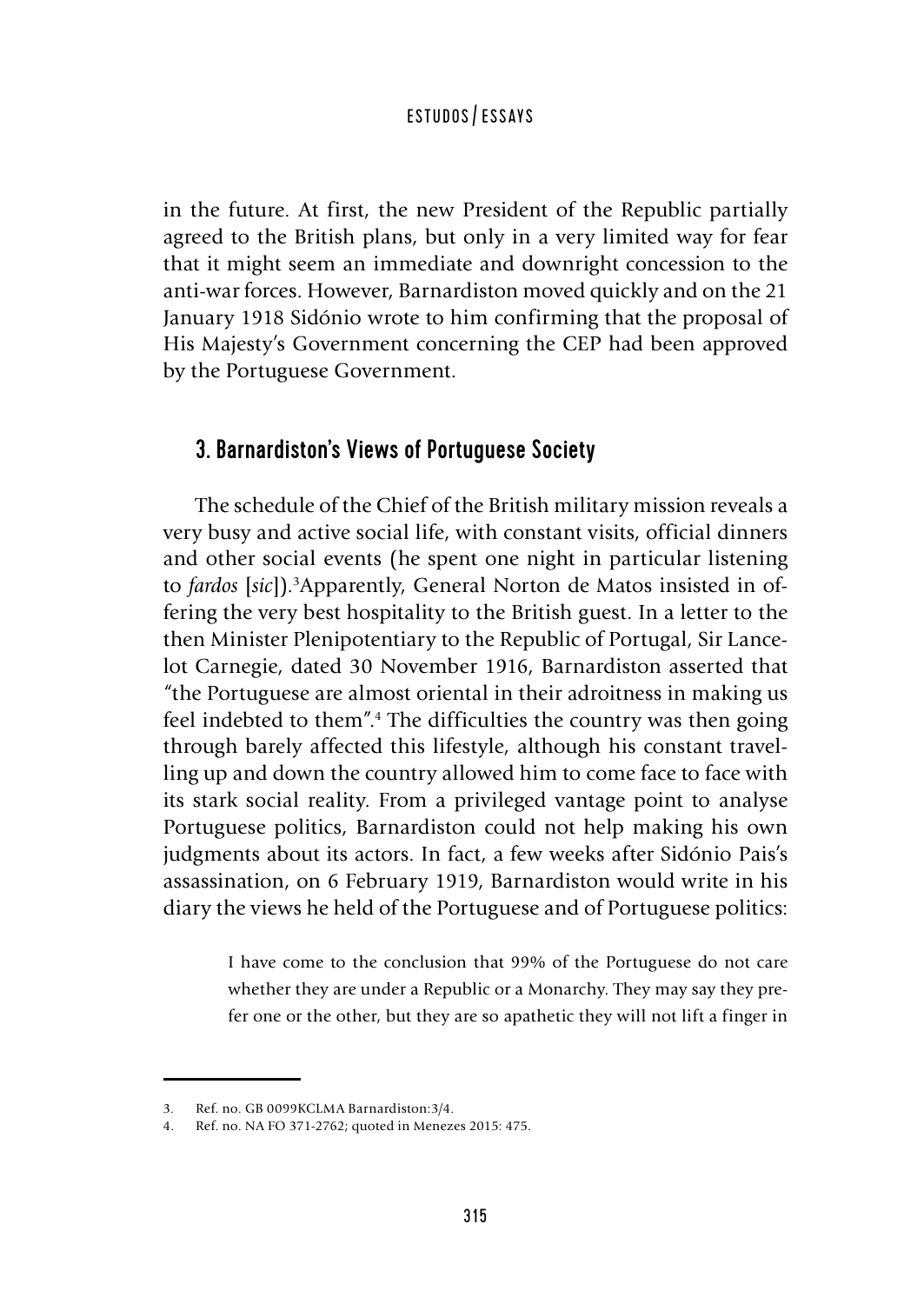support of either. This trait was noticeable over 80 years ago, in the time of the Civil War & the introduction of the Constitution.

The consequence is that all political power is in the hands of the remaining 1% who are always intriguing for their own personal advantage. There is no real patriotism but only party feeling. The so-called patriotism of the Portuguese merely consists in expatiating on their deeds of the XV & XVI Centuries. They live on their past. The result of these conditions is that a small number of enthusiasts or men with more determination & less apathy than the rest can upset any government. The success of a movement is determined by the degree of determination evinced by either side.

The Revolution of 1910 was almost a success for the Monarchists for the Republicans were on the point of giving in, & their leader had already committed suicide owing to what he believed to be the failure of the movement, when the Monarchists themselves fled.

An exactly similar event occurred during the past combats between liberals and Miguelists in 1828.

Another factor in Revolutions the recent Revolution appeared to me to be that the opposing sides don't want to trust each other more than they are obliged to. They [illegible] trust each other. At any moment they may change their sides & the position may be reversed & they are unwilling to incur more odium in the event of being beaten than is necessary.

Then as no one is [illegible] really punished for conspiring against the Government there is no deterrent to making a Revolution. All that happens, if the worst comes to the worst, is that the leaders may be imprisoned, perhaps exiled, but at the next Revolution they are all released & return to power.

The Portuguese are as a rule without any organising ability. There are a few exceptions, one of the most notable being Col. José Norton de Mattos, the War Minister under the Democratic & Coalition Government, 1916-17. He was very good.

Another defect of the Portuguese character is their superficiality. This added to their vanity and their natural quickness of intellect brings about a want of thoroughness in everything they do. They have no capacity for continued effort. A new idea appeals to them, & they use it for all it is worth & then tire. They get a smattering of knowledge at the expense of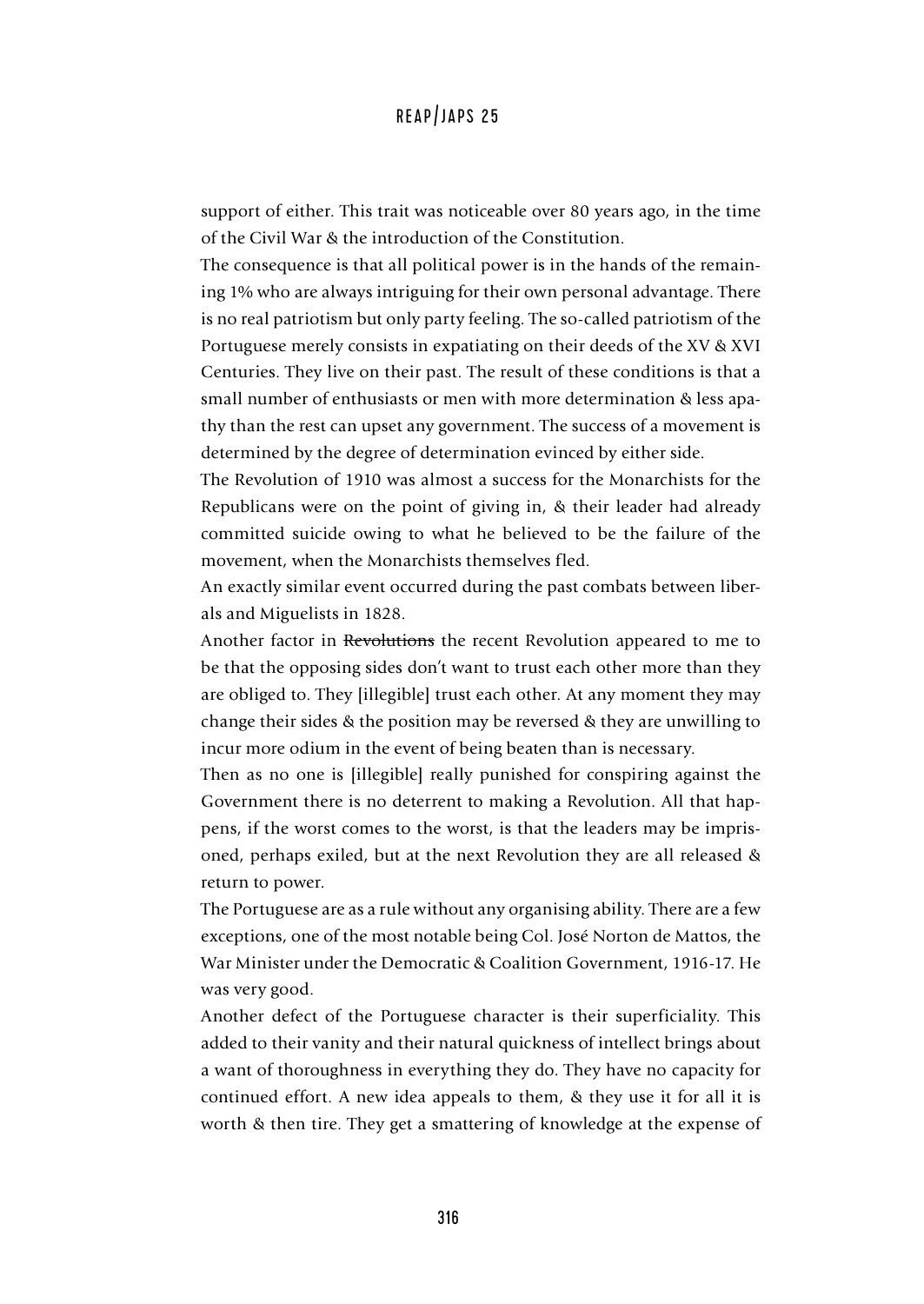little trouble to themselves & then think they know all about the subject & that there is nothing more anyone can teach them about it.

One often hears people say they are unreliable & that their promises cannot be trusted. This is partially true, but it does not occur through a wilful desire to deceive but from a wish, probably sincere, to say or do what is pleasing, and then if difficulties crop up in the performance of the task there is not sufficient energy to tackle them, or to face consequences which may be disagreeable & which were not properly considered when the promises were made.

On the other hand the national character as evinced especially among the country folk has many charming attributes.

The peasants are kindly disposed, though they may act savagely if their passions are roused, honest, very patient, hard and simple in their lives. The soldiers are obedient & if properly led would be very good. But there is no sense of self-sacrifice from the [illegible] good – no cohesion and no real respect for authority.<sup>5</sup>

His reading of the events that shook the First Republic and his considerations about the national character would not have been disputed by the views of Sir Lancelot Carnegie, who, some years later, in 1925, would write:

The parliamentary system of Government, so unsuited in many ways to the Latin nations has hopelessly collapsed, owing partly to the indolence of, and partly to the perpetual quarrels between the Deputies (…) we find her [Portugal] with a weak government, an incompetent Parliament, her credit abroad impaired, no budget, a huge deficit, business at a standstill, high prices and a discontented working class  $(...)$ . A wave of insubordination and lawlessness seemed to be spreading over the country.<sup>6</sup>

<sup>5.</sup> Ref. no. GB 0099KCLMA Barnardiston:3/4.

<sup>6.</sup> Quoted from Glyn Stone (3). The text is cited in a dispatch by Sir Charles Wingfield to Anthony Eden dated 25 September 1937, ref. no. FO425/414, W 18554/923/36.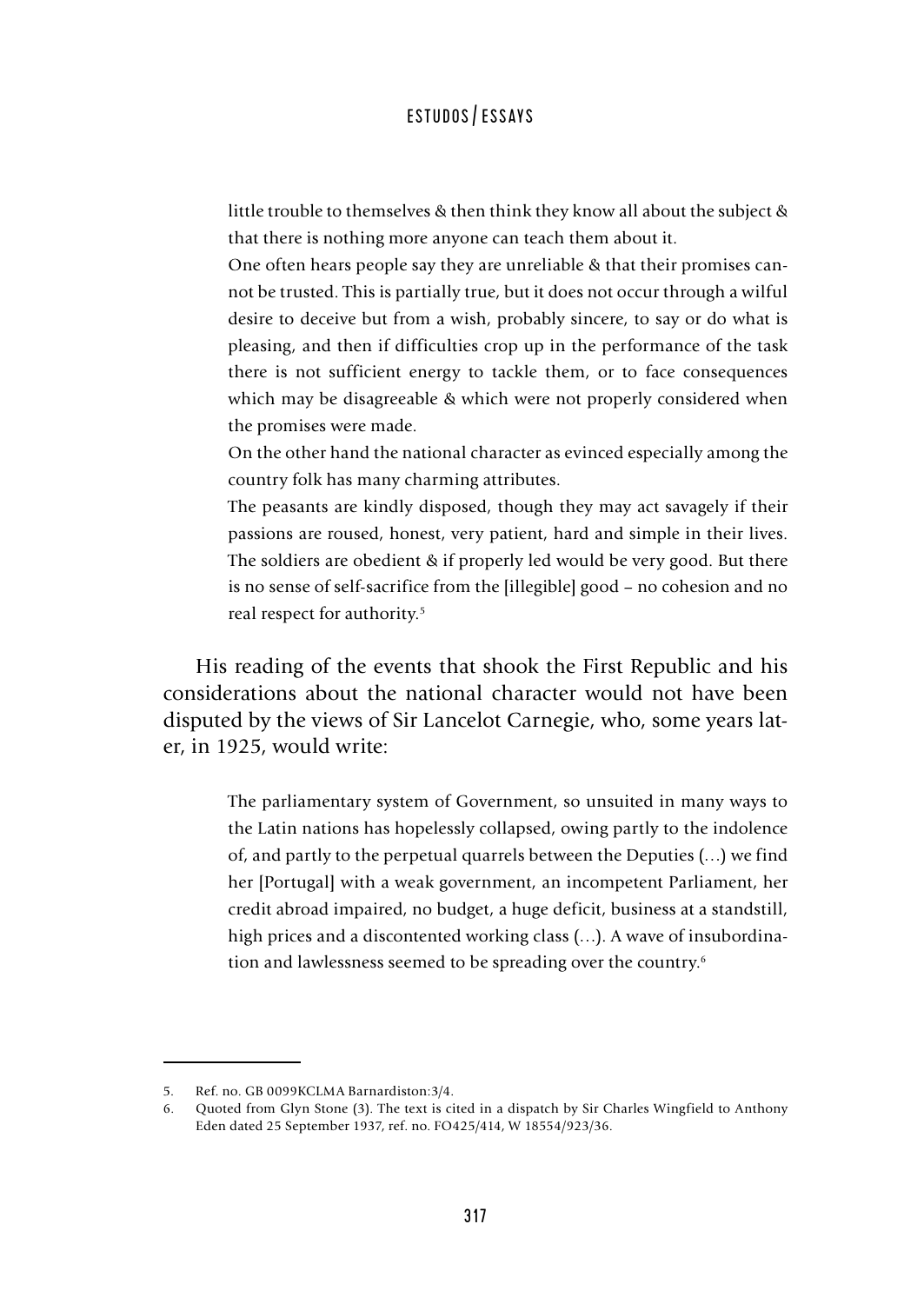#### 4. Under the Spell of Sidónio

Among the several documents that he produced for the War Office, there is one particular report (undated) where Barnardiston sought to make an informed value judgment about Major Sidónio Pais. The British officer did not hide his respect for the personality of the future President of the Republic, who, as he acknowledged later, was "a man of strong personality", displayed an extraordinary courage and was "animated by faith in a high ideal". In fact, Barnardiston admired Sidónio's determination to carry out the coup despite being abandoned to his fate by his peers at the most critical moment, with only 250 men siding with him during the uprising. When the two men met for the first time, Sidónio Pais was surrounded by junior officers, including Captain Machado Santos, who, after the thwarted coup in Tomar, had been taken to the prison of Fontelo in Viseu and held without trial until that date.

In this first encounter, what Barnardiston saw was "a slender man of medium height, clad in a light military coat, a tired white face looking almost emaciated in its pallor, with clear flashing dark eyes, an aquiline nose, a thin-lipped sensitive mouth." Barnardiston then deduced that "[h]e could have had but little rest since the opening of hostilities but no exhaustion was suggested by his composed manner". And then he added:

> He had borne the awful responsibility of leading a small and uncertain following in a revolt against a recognized although intensely unpopular Government; of firing on his own countrymen; of creating civil war; and of risking long imprisonment and possibly worse, in case of failure. He faced it – had accepted it – had succeeded.

The Army had flocked to his support, the people had acclaimed him. The oppressed, the dissatisfied, the religious, the Monarchists, turned to him as a deliverer from tyranny.

In the end of this three-page report on the Portuguese leader, Barnardiston concluded: "It would seem as though, at this moment,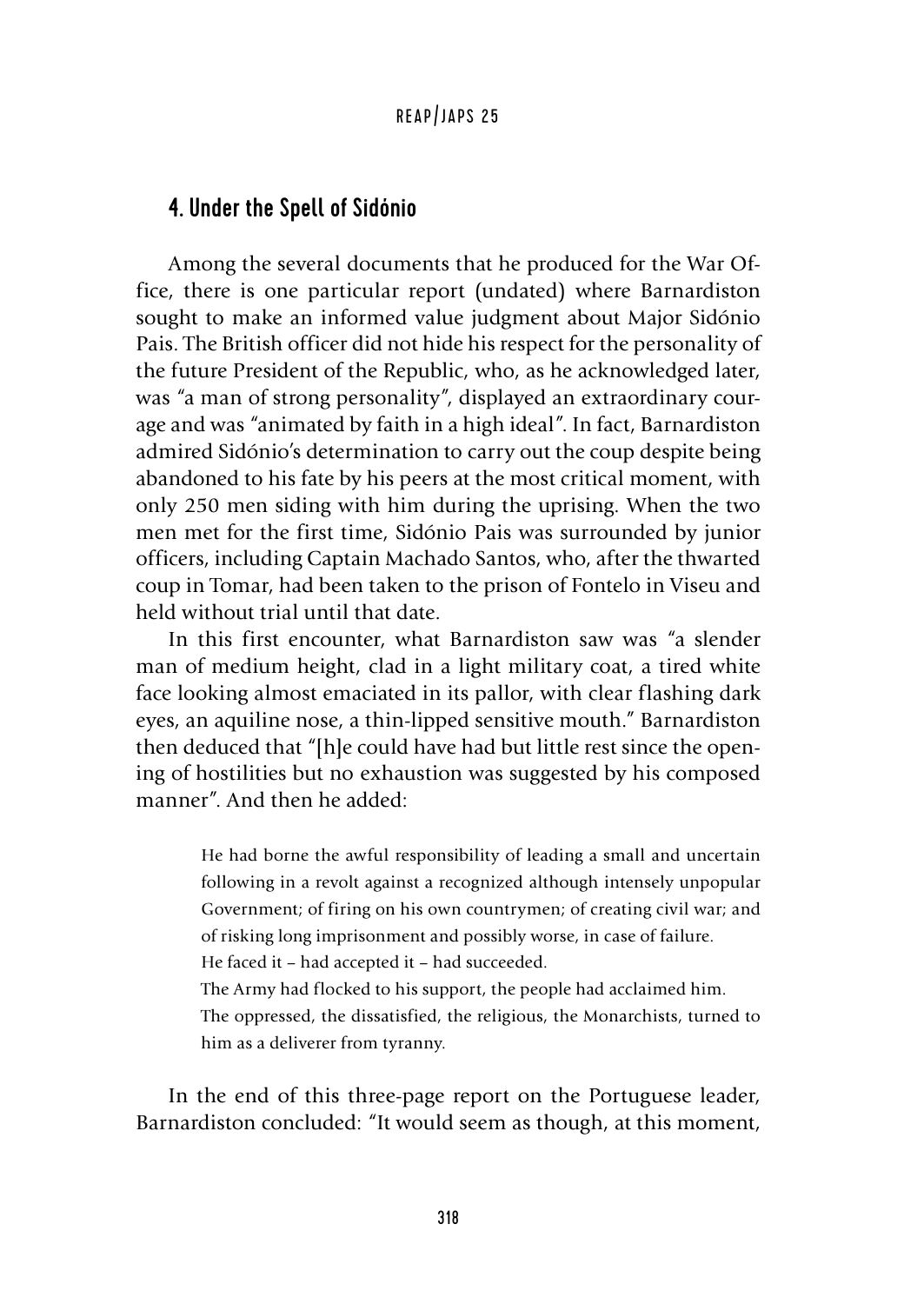were extended to grasps his, the hands of all the pious, the patriotic, the peace loving, among the Portuguese."7 Barnardiston's analysis was correct: Sidónio Pais enjoyed the support of those sectors who not only stood against the former Government (dissatisfied Republicans, monarchists, clericalists), but also strongly opposed the war, and this was something the British Government could take advantage of.

This devotion was short-lived, as was Sidónio Pais's term-ofoffice. The man who had singlehandedly carried the hopes of the Portuguese upon his shoulders in December 1917 ended up brutally murdered at the hand of José Júlio da Costa a few days after the first anniversary of the coup at the Rossio Train Station, on December 14. Barnardiston himself, who had been awarded the order of Aviz in February 1918 and the title of Grand Officer of the Order of Christ in 1919, would outlive the man he came to admire by only eight months, having passed away on 18 August 1919.

# 5. A City at War

In the report that Barnardiston sent to War Office on his visit to bivouacs and trenches in Parque Eduardo VII, Lisbon, there are two maps showing the positions held by the contending forces in Lisbon, indication the location and orientation of the sixteen artillery pieces of the insurgents, some deployed between Rua Castilho and Rua da Artilharia 1, others north of Parque Eduardo VII, at the time an area of open space commanding a view of the city, the harbour and the Tagus. Barnardiston's reading of the city is symbolically, one might say, a cartographic exercise of the political Lisbon of those days, where he describes the rise of a dictator who, from the top of the hill, crushes under his feet the weaknesses of a regime that had already lost all its credibility and had nowhere to hide.

<sup>7.</sup> Ref. no. GB 0099KCLMA Barnardiston: 3/1.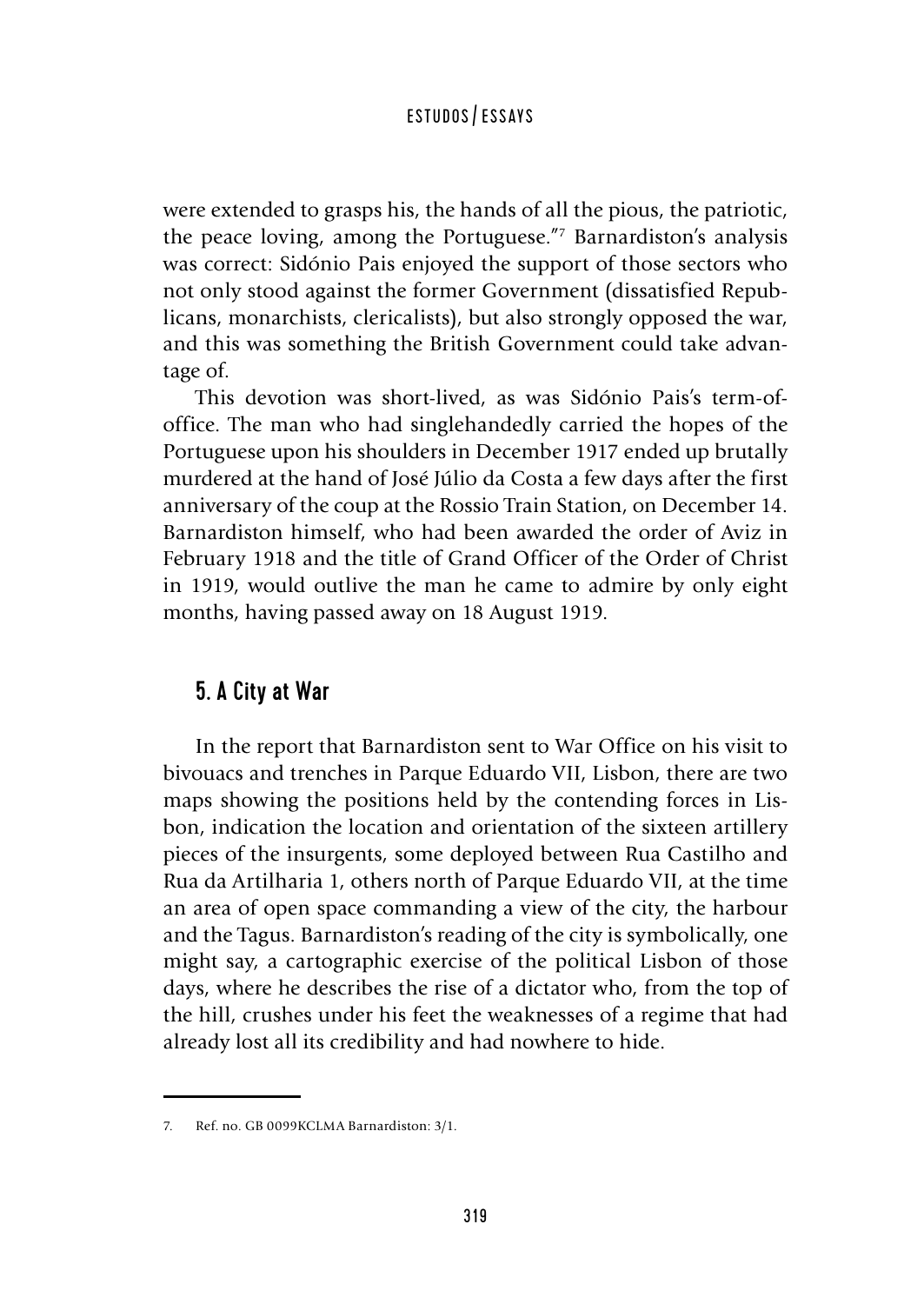#### **Report on a visit to bivouacs and trenches in King Edward VII's Park, Lisbon, after the Revolutionary Movement of 5th-8th December, 1917**<sup>8</sup>

Major Casquiero, an officer of the Portuguese expeditionary Force on leave from France, where he holds the position of Commandant of the Portuguese Base at Brest, having invited me, my Staff and family to visit the positions occupied by the Revolutionary Forces during the fighting of the 5th, 6th and 7th instant, I took the opportunity of doing so yesterday morning. On arriving at the Barracks of the 1st Artillery, I learned that Major Sidonio Paes, the leader of the Revolution, was with them. I was not previously aware of this fact. We were introduced to him by Major Casquiero and also to Captain Machado Santos and Captain Feliciano Costa, the members of the Revolutionary Committee.

I explained that I had only come on the invitation of Major Casquiero and that my visit was in no sense an official one. Major Sidonio Paes said that notwithstanding that he was greatly pleased and thanked me for coming. He then invited us to accompany him round the defences, where we found many of the troops still in position. We examined the trenches, gun positions, etc., and Major Sidonio Paes explained the measures taken.

At the hour arranged for the outbreak of the Revolution (6 p.m. 5th December) he was certain of the support of only about 250 soldiers; including a battery of four 75 mm. guns. He was joined very shortly by about 250 of the Cadets of the War School, and portions of other units. By degrees during the night of the 5th-6th other parties of men joined, but I believe that at no time were there more than about 1 000 troops under his command. There were also numbers of civilians. His plan was to entrench himself on the high ground on the west side of King Edward VII's Park, which commands practically the whole of the central part of the city including the business quarter, the Government buildings, the Headquarters of the Republican Guard, and several Barracks. One battery of field Artillery was posted here and other guns on the ground south of the Penitentiary to command the whole of the broad Avenida da Liberdade. It was

<sup>8.</sup> Ref. no. NA CAB/24/37.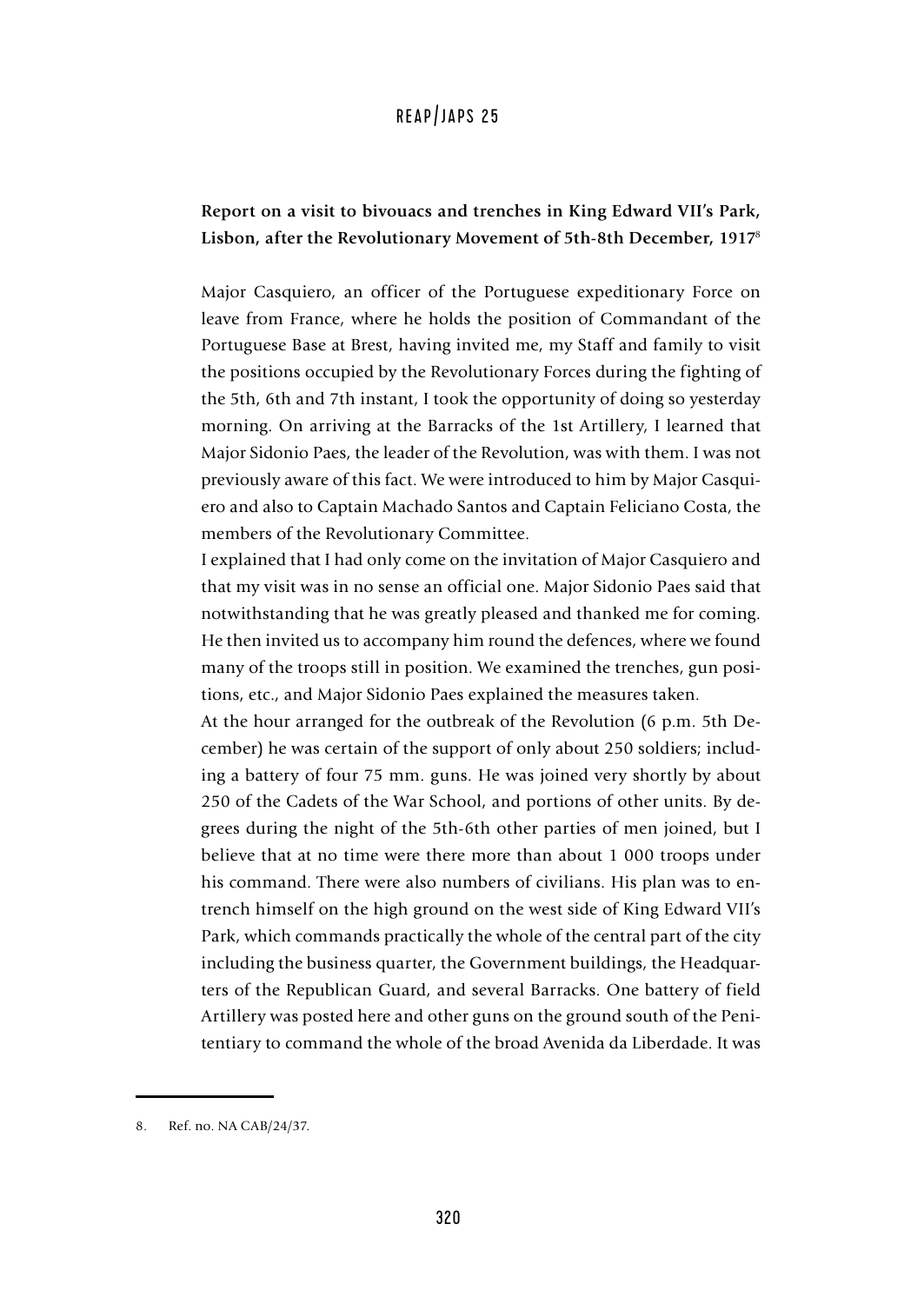these which did so much damage to the Avenida Palace Hotel, which had at least 15 direct hits from shrapnel and was partly wrecked. The Revolutionaries did not, at first, fire on the Fleet, as Major Paes hoped that they might declare themselves on his side.

Efforts were made all along to induce other units or portions of them to join the Revolutionaries, and these efforts appear to have been fairly successful. Towards the end of the operations, detachments began to arrive from out-stations. The garrison of the entrenched camp, or land defences of Lisbon, declared their sympathy with the Revolutionary party but de not appear to have taken an active part in the fighting, remaining at their posts in the various forts round the city.

The action began by shelling the points of the city mentioned above, where it was expected the members of the Government or the headquarters of Military Organization would be found. Fire was also directed down the Avenida da Liberdade to prevent an attack from this direction. At the same time patrols were sent out in various directions, who penetrated as far as the Rocio to the south-east, the Praça do Bresil [sic] a short distance to the south, and, the Campo Pequeno to the east. At the latter place there was a slight skirmish with a small body of Government troops who seen retired. When the Fleet began to fire against the Revolutionary Forces, their fire was returned, but I gathered that Major Paes was not desire-as of doing them more harm than he could help as he still hoped they would declare for him. The fire of the Fleet did very little damage. The only serious attempt to close with the Revolutionaries and drive then from King Edward VII's Park was made on their right flank, by two columns of Republican Guards, and the Navy, which got as far as the neighborhood of Praça do Bresil and near the high water reservoir at the Praça das Amoreiras, about 800 yards from the main position of title Revolutionaries, from which however owing to houses, etc., it could not be seen.

This attack which took place in the afternoon of the 7th instant appears to have been the final effort of the Government, and it being, unsuccessful an armistice was arranged; and the Government, apparently realizing the uselessness of further fighting, resigned. The object of the Revolution was thus attained. During my walk round the defences with Major Sidonio Paes, he talked a good deal and was most emphatic in his denial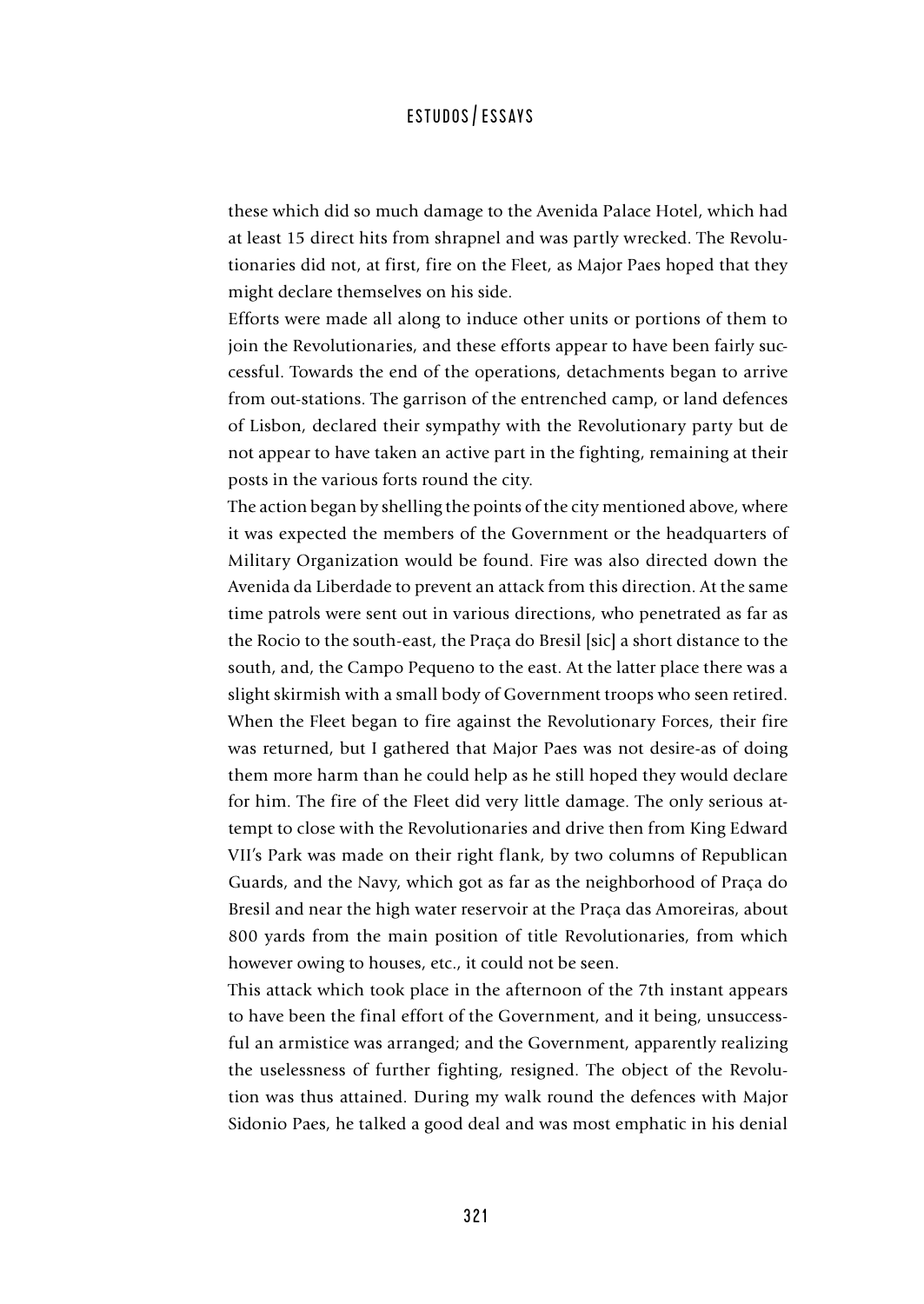of the assertion that the Revolution was monarchical or pro-German in its inception or its designs, he declared trial, it was a purely Republican movement, having as its sole object the removal of an inefficient, despotic and detested regime which had become insupportable. The Revolutionary Committee, and the Government which he hoped would be formed very shortly were, he said, absolutely pro-Ally in every way, and most anxious to fulfill all the engagements already entered into with their old Ally Great Britain. He did not allude to the dispatch of reinforcements. He asked me what was the feeling in England with regard to the Revolution, but I told him I had no information on the subject.

Conversations with some of the other officers elicited a decided contradiction of what has been alleged to be one of the causes of the Revolution, viz., that the troops were unwilling to go to France. We were told that on the contrary they were ready and desirous to do so. My own personal opinion on this matter is that there has never been any enthusiasm in Portugal for the war, but the men in general are ready enough to go as part of their duty. There are of course a certain number of shirkers and discipline is not sufficiently strong to prevent their evading it. It is quite possible that the prospect of sending no more troops to France, if held out to the men, might have influenced them in favour of the Revolution, but I believe that their sense of duty will cause them to go without murmuring if called upon to do so.

I give these as my impressions gathered from personal conversations both with the leaders of the Revolutionary movement since its success, and with other officers and men during a long period.

Whether all the statements made to me were in good faith or not I cannot say. They had every appearance of being sincere but only their actions will prove whether their statements are to be trusted. The attitude which they to up with regard to the action which we have requested them to take in East Africa, and whether or not the early dispatch of reinforcements to France takes place should determine this.

Major Sidonio Paes also mentioned the intention of the new Government to pursue a conciliatory policy towards the Monarchists, in the hope of obtaining perhaps the co-operation of the best elements of that party with the Republican Government in assuring the well-fare of the country. The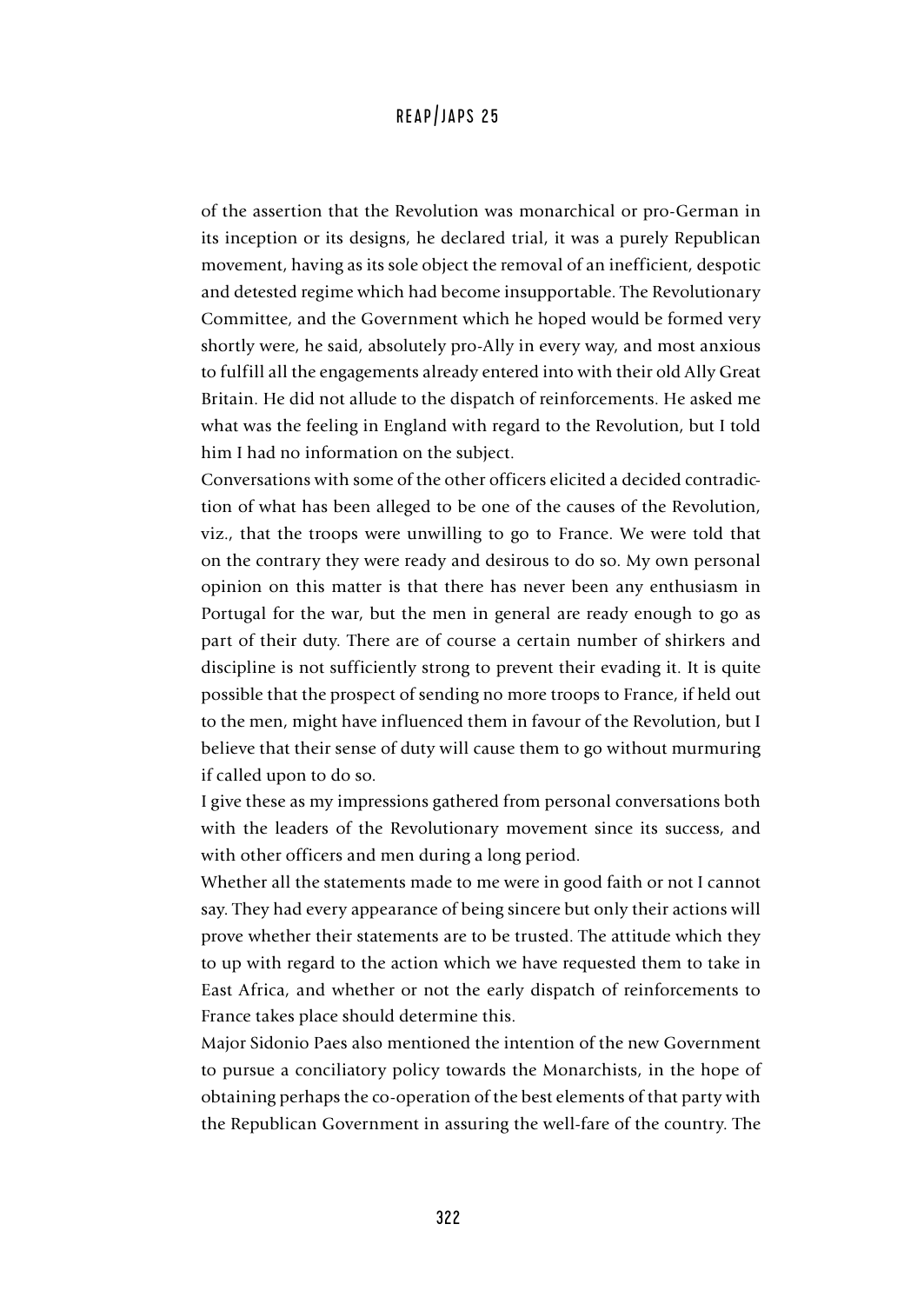losses on the Revolutionary side appear to have been very slight, amounting to less than half-a-dozen casualties. I believe the Government forces had a good many in attacking the Praça do Bresil.

The total losses among troops and civilians during the Revolution amounted, according to the Press, to about 100 killed and rather over 500 wounded.

(Sd.) N. W. Barnardiston. Lisbon, 11th December, 1917.

This official document is complemented by his remarks recorded in his personal diary (5-10 December) which provides us yet another perspective of the events.

#### **Barnardiston's Journal**<sup>9</sup>

Wednesday 5th [December 1917] Tea at Mrs. Sleigh's. Met Marquise de Praia and her daughter. Dined at Campbell's. Outbreak of Revolution at 6 p.m. We knew nothing of its being imminent, but about 7 p.m. I heard what I thought were bombs at intervals. I think it must have been the guns in the Ed. VII Park firing blank. We went to dinner all the same taking Oliveira Soares. We got back all right also, only being stopped by one patrol near the Hotel. About midnight however it was quite evident that shells were being dropped near us & slept intermittently until about 3 a.m. when awakened by a tremendous explosion & found one corner of [the] Hotel on fire and shrapnel burst in the Salon. Most of the Hotel guests turned out of their rooms & bivouac[k]ed on the stairs. The Hotel, during the 2 days fighting on 6th & 7th was hit certainly 15 times. It is a wonder there was no loss of life. The only casualty was one ladies' maid slightly cut by a splinter. Several rooms were wrecked and some people lost all they had. Firing went on at intervals all the 6th and in the afternoon Mr. Robinson went out to gather information and managed to get into the Council Chamber where

<sup>9.</sup> Ref. no. GB 0099KCLMA Barnardiston:3/4.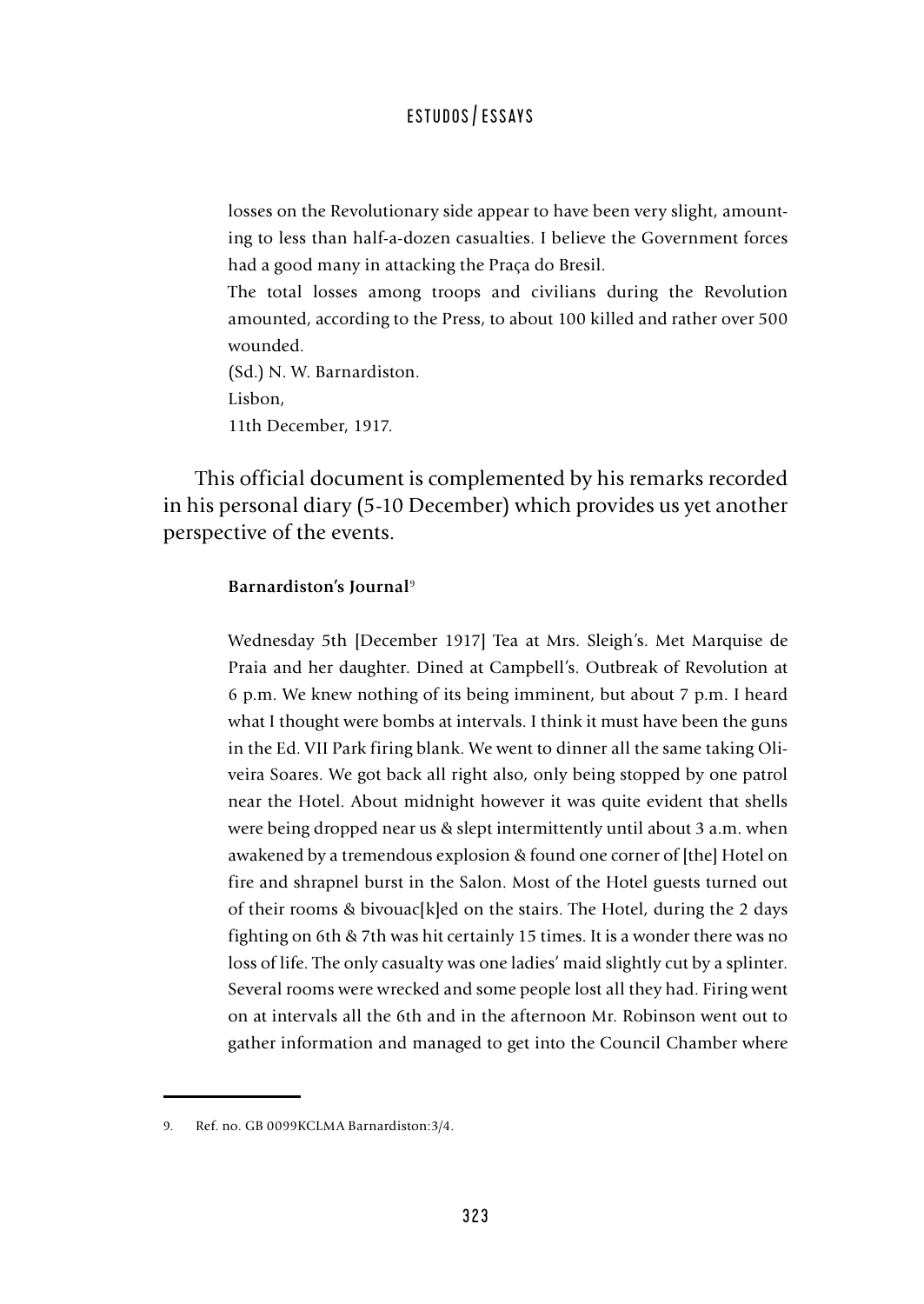he enquired apparently whether the Hotel was considered a safe place for ladies. The War Minister sent him a message saying that as it was the intention of the Government to attack the Revolutionaries next morning & the Hotel was right on the line of fire it could not be guaranteed that some shells would not hit it & strongly advised me to move my family to the Legation. Carnegie having previously invited me I decided to go and as the War Minister sent his car for me we went off there.

The following day, Friday 7th the Fleet got to work at 7:45 and the field guns replied but were almost all shots. I only saw one go over and none apparently anywhere near. The naval bombardment was intermittent & only 3 ships took part viz. "Vasco da Gama" (Flag), Gil Eanes and the destroyer "Guadiana". In the afternoon a fairly heavy bombardment of the part of the town near the Place du Brésil took place & we heard that there was heavy fighting near there resulting in the retirement of the Govt. troops. This practically ended the affair and the Govt. resigned. There was intermittent rifle fire all night as rioters were looting shops &c but next morning Sept. 8th that had quieted down & we returned to the Hotel.

Sunday 9th we were all to go to Church as usual. In the afternoon Major Casquiero, the Base Cmdt. at Brest called with a letter from Lawrence & I asked him to dinner. He invited us all to accompany him to see the trenches &c. of the Revolutionary forces in King Edward VII's Park in the following day which we accepted & went. On arriving there I found, to my sorrow, that Major Sidonio Paes the leader of the Revolution and the Revolutionary Committee, Capt. Machado Santos & Lieut. Costa were all there & we were introduced to them & photographed right & left. I had not at all wanted to meet them & explained that my visit was at the invitation of Major Casquiero & quite unofficial, but unfortunately the Evening newspapers came out with Photos & big headlines & made a good deal of capital out of it. However, it could not affect the question of the recognition of the Government & therefore did not really matter while on the other hand I was told that it had an Excellent effect, not only on the Revolutionaries but also on people who had been influenced by silly rumours that the British Govt. was backing up Norton de Mattos & was contemplating intervention. I saw Carnegie afterwards & told him all about it & he agreed that it did not matter, but the following day the Corps Diplomatique were in a great flutter over it.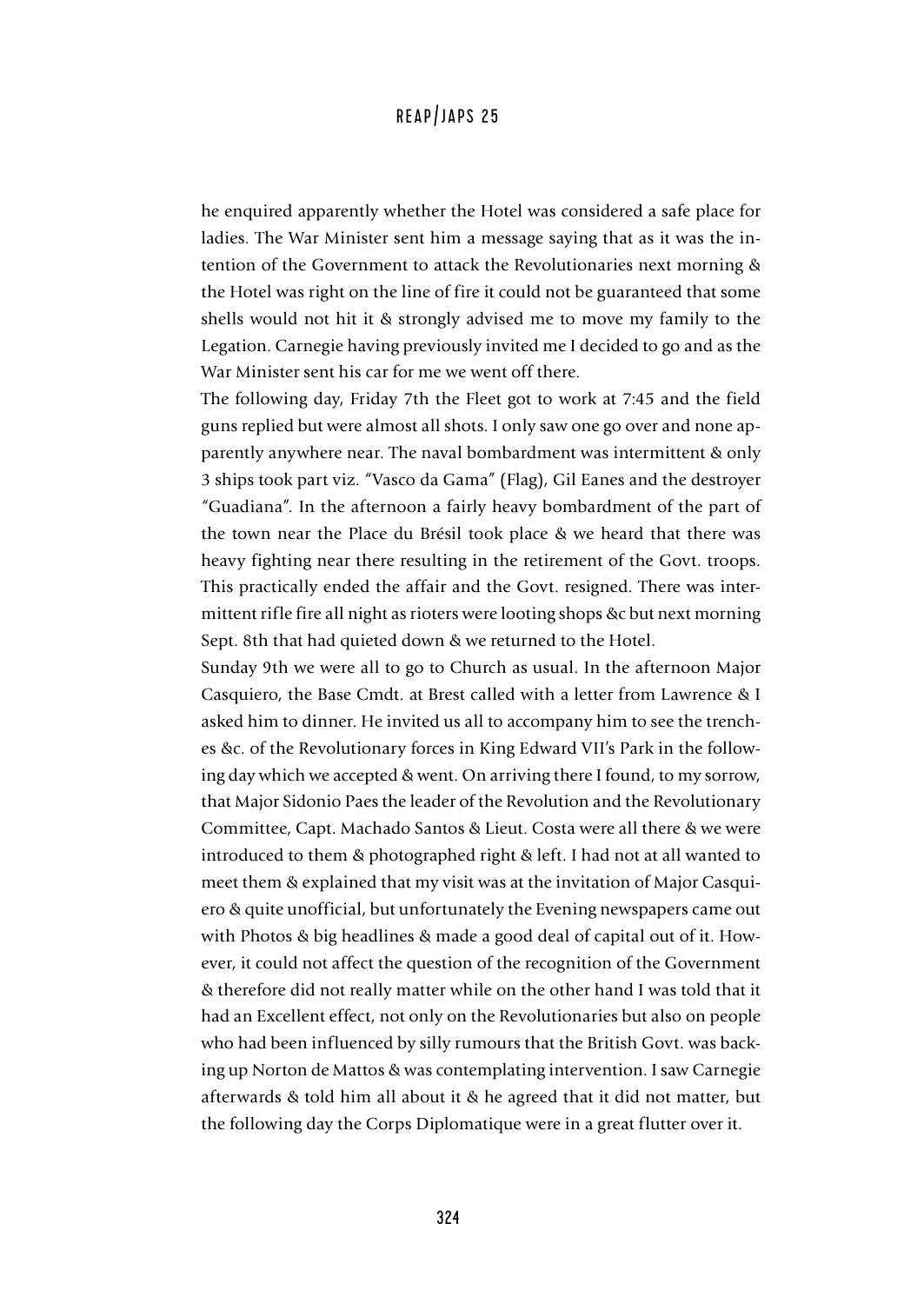## Final Remarks

Lisbon was Barnardiston's last mission. A country submerged in political instability, economic hardship and labour and social unrest, in the context of a World War, demanded an intelligent, cautious and patient approach if British interests were to be protected. Barnardiston immediately realised that the Portuguese were truly keen to honour their commitment and lend a hand to the Allied Forces on the Western Front, but he was also aware that this gesture of voluntarism might do more harm than good, especially given the situation in the African colonies and the problems of military capability of the Portuguese Army.

His critical stance of Portuguese society and politics shows this lack of confidence in England's oldest ally, but also reveals, though briefly, the belief that the country could only find the long-awaited stability in the hands of a resolute and fearless individual like Sidónio Pais, a man guided by strong values and high ideals and willing to overcome the limitations of a democratic regime for which the Portuguese did not seem particularly fit. The parliamentary model adopted by the Republicans in the 1911 Constitution had led the country to a dead end and Sidónio represented a credible, if not the only credible political alternative to the state of affairs the country had fallen into. This position, which Carnegie would have subscribed, helps us understand much of the attitude of the successive British Governments towards Portuguese politics throughout most of the twentieth century.

Regardless of the respect that Sidónio commanded, Barnardiston played his cards skilfully and convinced Sidónio of something that ironically the weaker Government led by António José de Almeida had adamantly refused to do. This dictated the end of the CEP and of the war policy pursued by Afonso Costa from the end of 1915 until December 1917. The military situation in Mozambique played into the hands of the British, and Barnardiston further attempted to put the Portuguese troops stationed at that colony under the orders of a British general. Portugal was thus completely left at the mercy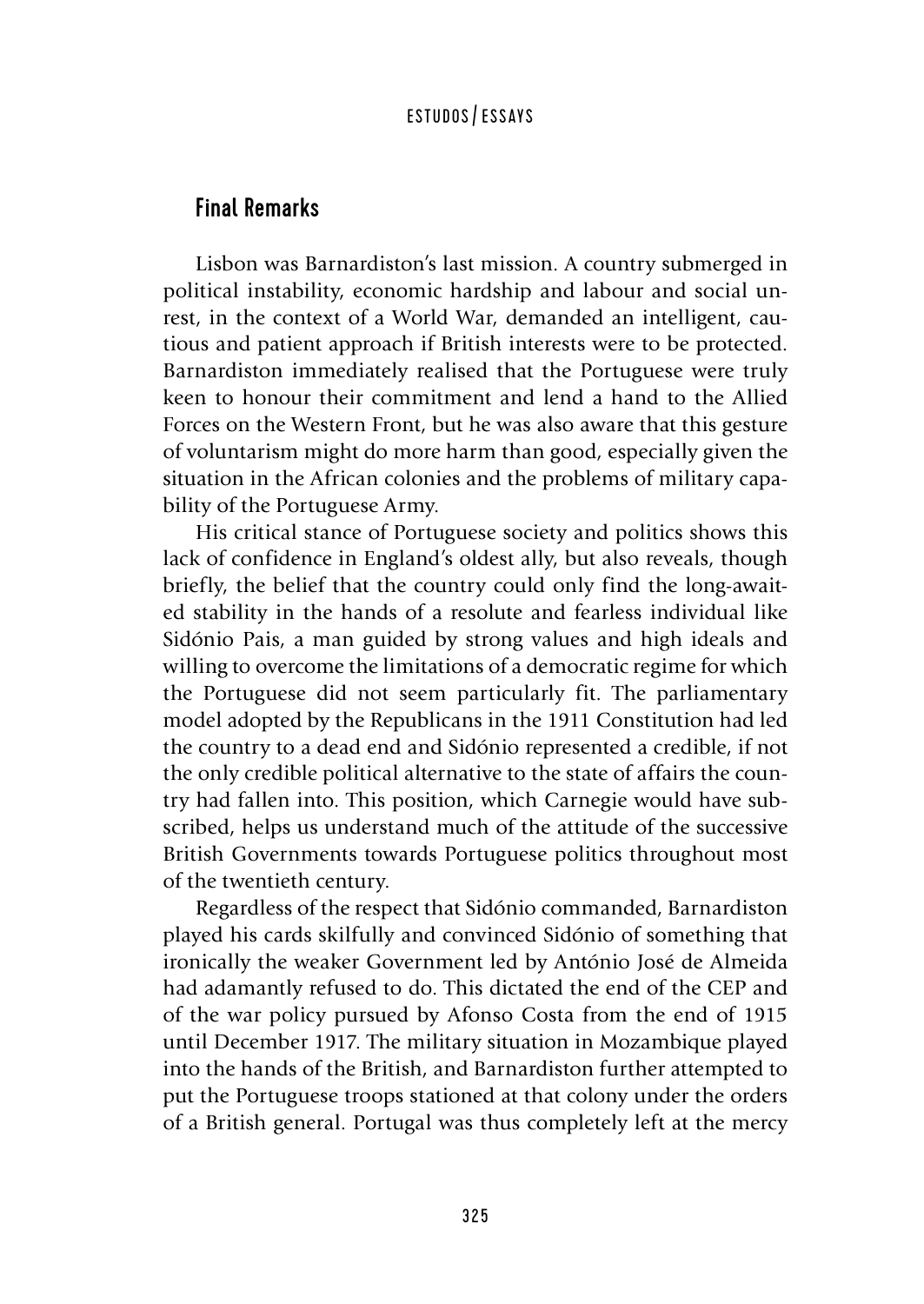of British interests, both in Europe and Africa and deprived of the negotiation power that the *Sagrada União* had so arduously tried to build up. But then again, Sidónio's move to limit the intervention of Portugal in the war is not to be read simply as an act of subordination to British interests. After all, Portugal had already paid a price too high for that adventure, and it was this realisation that that had caused the political forces in parliament to conspire against Afonso Costa and the pro-interventionists. (Menezes, 2000: 159-160) Sidónio knew this and he could not afford to overlook it in his attempt to regenerate the country.

# References

#### **Archival sources**

- The Liddell Hart Centre for Military Archives, King's College London. Catalogue ref. no. GB 0099 KCLMA Barnardiston: 3/1, 3/2, 3/3 and 3/4.
- The National Archives at Richmond. Catalogue ref. nos. CAB/24/6, 40, 146 and 147; FO 371-2761 and 2762; FO425/414; W18554/923/36.

#### **Bibliographical sources**

- Carvalho, Feliciano de (comp.). *Um Ano de Ditadura: Discursos e Alocuções de Sidónio Paes.* Lisboa: Lusitania Editora, 1924.
- Chagas, João. *Diário.* Volume 11. Lisboa: Edições Rolim, 1986.
- Fraga, Luís Alves. *Do Intervencionismo ao Sidonismo: os Dois Segmentos da Política de Guerra na 1.ª República: 1916-1918*.Coimbra: Imprensa da Universidade, 2010.
- Gomes, Manuel Teixeira. *Correspondência. Cartas para Políticos e Diplomatas*. Lisboa: Livraria Clássica, 1960.
- Grey, Edward. *Twenty-five Years 1892-1916.*London: Hodder and Stoughton, 1925.
- Meneses, Filipe Ribeiro de. *União Sagrada e Sidonismo: Portugal em Guerra (1916- 1918).* Lisboa: Edições Cosmos, 2000.
- **-***Afonso Costa.* Alfragide: Texto Editores, 2010.